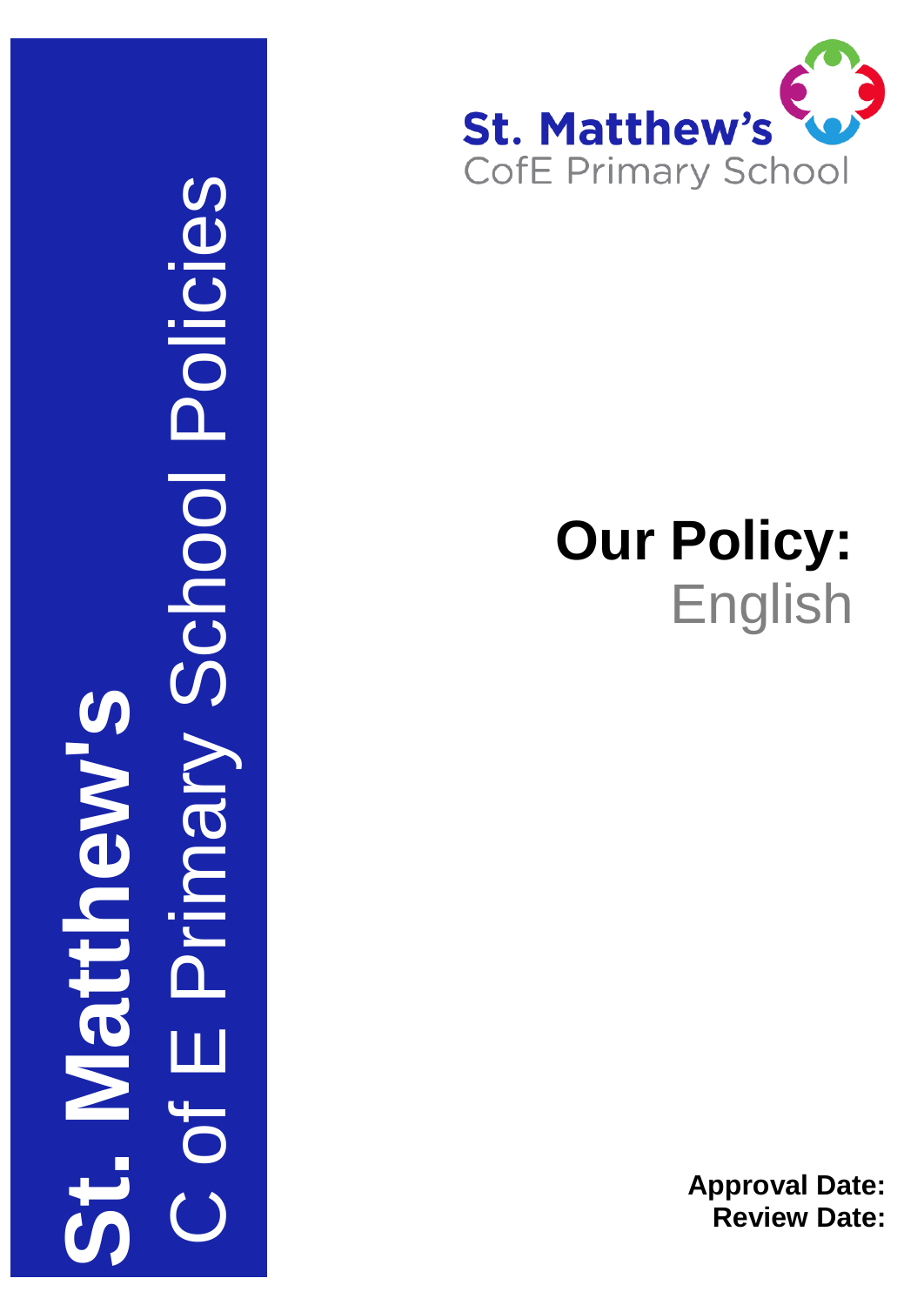## **ST. MATTHEW'S C.E. PRIMARY SCHOOL ENGLISH**

## **Overview**

English is a subject within the National Curriculum. This policy sets out the nature, purpose and implementation of English at St. Matthew's C of E Primary School. The policy was developed after consultation with teaching staff. The Headteacher and the English Subject Leaders have responsibility to ensure that all staff are implementing the policy.

## **Aims**

English is the basic language of communication in this country, and much of the Western world, and its mastery is a pre-requisite for education and progress. It plays a central role in a child's development. At St. Matthew's C.E. Primary School, it is our aim that children will develop a love of English, appreciate and enjoy the written word, have the ability to write freely and fluently about experiences (real and imagined) and express themselves clearly and confidently. We further aim for children to become life-long readers who can seek out appropriate, challenging books to bring them pleasure and to further their understanding of the world.

## **ORGANISATION AND MANAGEMENT**

At St Matthew's, we fulfil our aims through adhering to the National Curriculum for 5–11 year olds which develops English through 4 key areas:

- 1. Spoken Language Speaking and listening
- 2. Reading Word reading and comprehension
- 3. Writing Transcription and composition
- 4. Spelling, Grammar and Punctuation

These areas are discussed separately throughout this document to explicitly outline our aims, implementation and assessment of each area. But, as they are wholly interrelated and rely upon each other to meet our aims for English, it is important to note that these are taught concurrently throughout the school day to ensure a meaningful and holistic development.

**Early Years Foundation Stage (EYFS),** English is taught as part of the Communication, Language and English development. We give all children the opportunity to talk and communicate in a wide range of situations, to respond to adults and to each other, to listen carefully, and to practise and exchange their range of vocabulary and communication skills. Learning takes place through active exploration in both directed and self-directed activities. Children receive 30 minutes of Read Write Inc teaching in homogenous groups daily which includes a 10-minute speed sounds session, handwriting and sentence writing. *See Read Write Inc Policy for further information.* Additionally, children are also involved in the Nuffield Early Language Intervention (NELI) to help support their spoken language development.

**Key Stage 1 (KS1)** children work in homogenous groups to develop phonics knowledge using the Read Write Inc scheme for 1 hour per day (4x per week) where they practise reading, comprehension and writing skills tailored to their current ability. The children who have passed the phonics screening test receive 1 hour of English lessons daily which are planned separately. All classes do a 'Big Write' on Fridays for 1 hour to apply these skills and in order to assess the children's ability. *See Read Write Inc Policy for further information.* Alongside this, whole class reading sessions are taught for half an hour 4 x weekly. In Year 1, the children start the year with 2 sessions a week and increase these over the year so that they have 4 sessions by the end of the year. A range of skills are taught throughout these sessions, including vocabulary, comprehension skills and grammar. *See reading and writing sections below for further information on lesson content.* Additionally, where needed, children are also involved in the Nuffield Early Language Intervention (NELI) to help support their spoken language development.

**Key Stage 2 (KS2),** English is taught for 1 hour each day. English lessons are planned in conjunction with a core, age-appropriate text that, where appropriate, links with the year group's current theme to provide real world application. Within these lessons, the starters link to grammar and vocabulary.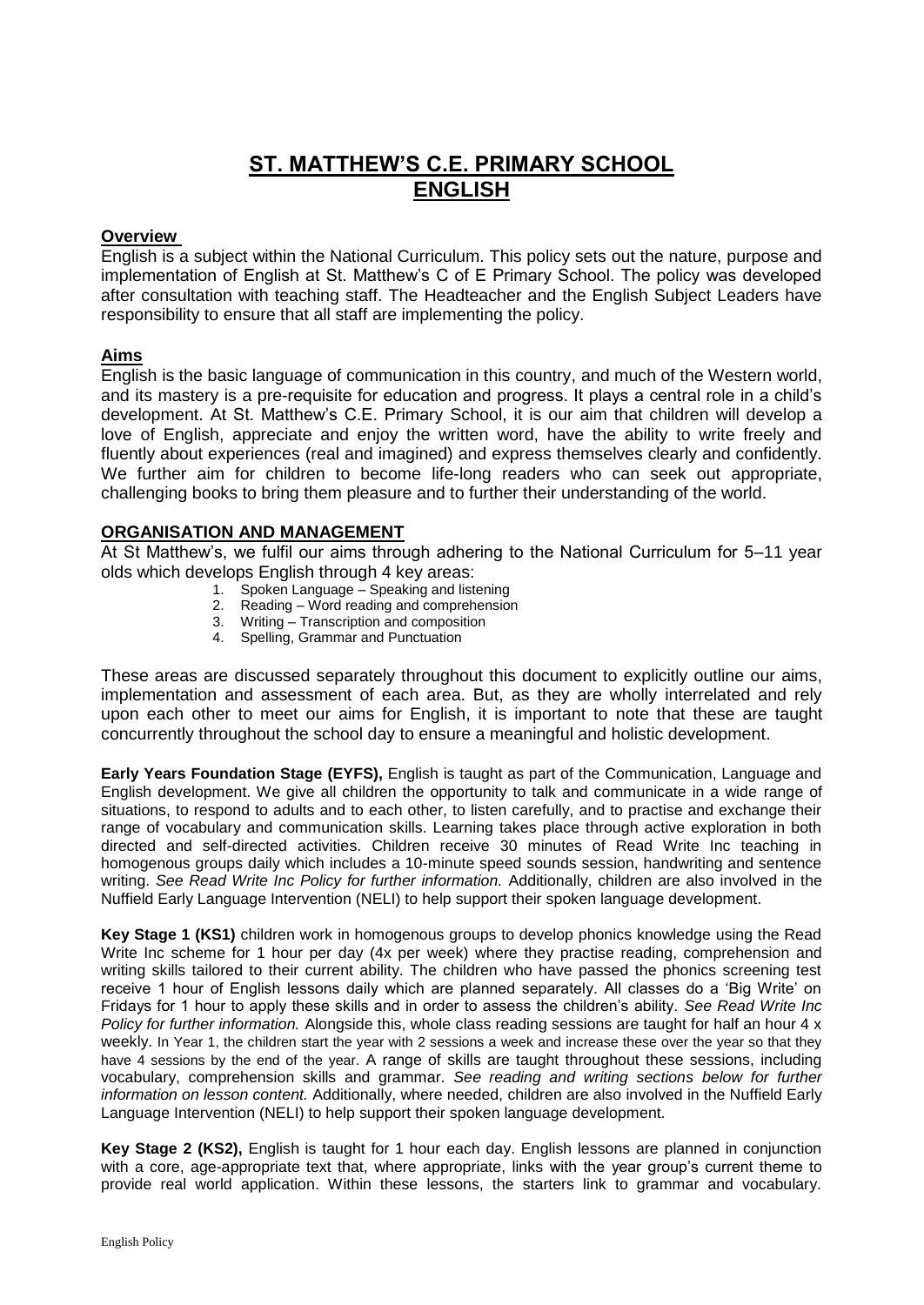Additionally, like KS1, whole class reading sessions are taught for half an hour 4 x weekly. A range of skills are taught throughout these sessions, including vocabulary, comprehension skills and grammar. *See reading and writing sections below for further information on lesson content.* For those with further needs in reading and writing, a Read Write Inc intervention group takes place daily during English lessons for Year 3 and 4. *See Read Write Inc Policy for further information.*

## **1. SPOKEN LANGUAGE:**

We understand that spoken language skills of speaking and listening form the foundations of children's learning and development. Spoken language provides children with the ability to confidently articulate their ideas and opinions, with thought and purpose, as well as enables children to listen and consider alternative viewpoints. These key skills underpin their readiness for later life and therefore we provide regular opportunities to develop communication skills in varied and challenging ways.

## *What does this look like at St. Matthew's?*

## EYFS and KS1

- Listening and responding to stories, poems, rhymes and songs including examples from different cultures, authors and children's own work.
- Responding to visual/aural stimuli e.g. pictures. T.V. radio etc.
- Discussing and reflecting upon their own work with other children, the teacher and other adults.
- Collaborating with others when planning activities.
- Talking about own experiences in and out of school.
- Telling known stories and reciting poems learnt by heart.
- Collaborative/explorative play opportunities.
- Imaginative play/improvised drama.
- Asking and answering questions.
- Giving and receiving simple explanations.
- Carrying out simple instructions.
- Relaying a message clearly and accurately.
- Philosophy for Children (P4C).
- Presenting in front of an audience through class assemblies and Christmas productions

KS1 children will further encounter Standard English modelled by the teacher, media e.g. books, videos etc. as well as through the scheme of work. Many KS1 activities will also be experienced on a more sophisticated level at KS2.

## KS2:

- Talking about stories and poems and participating in shared and guided reading and writing activities.
- Listening with greater discrimination to stories, poems, rhymes and songs.
- Contributing individually in class discussion and to wider audiences, representing the views of a group.
- Presenting in front of an audience through group or class presentations to the class, school assemblies and Christmas productions.
- Debates stimulated through Theme catalyst questions allowing children to express opinions and argue points of view.
- Dramas as role play to explore imaginary situations (including hot-seating and conscience alley to understand character's perspectives).
- Philosophy for Children (P4C).

## *Additional support:*

Children who need additional support with their spoken language skills are firstly identified by their teachers. In addition to receiving appropriate differentiation and support whilst receiving inclass teaching, these children will be provided further opportunities to develop these skills tailored to their needs. For example, additional small group communication sessions through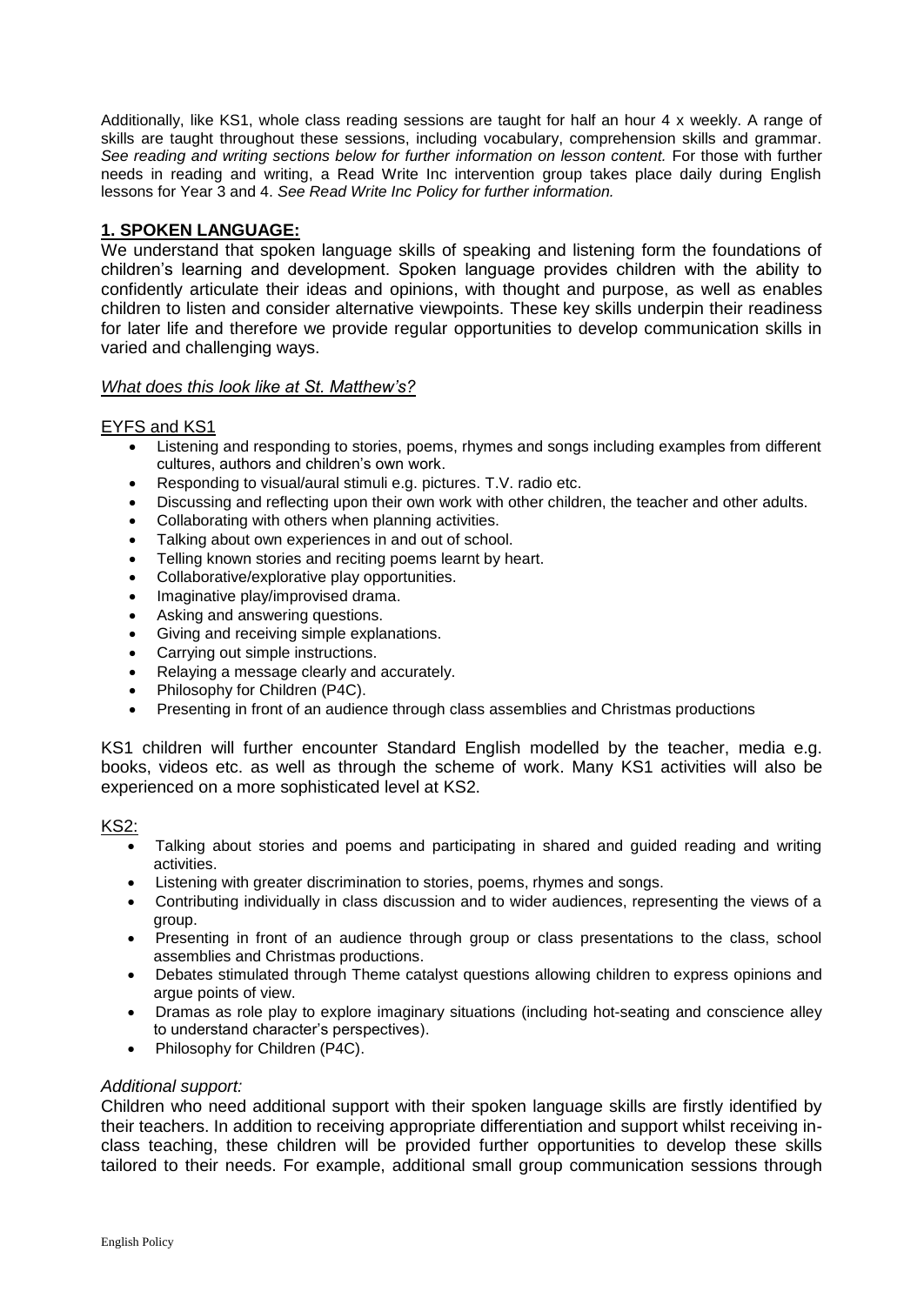Lego Therapy or Nurture Groups. Across EYFS and KS1 (where needed), children are also involved in the Nuffield Early Language Intervention (NELI) to help support their spoken language development. Children who have been identified as having a greater need will be assessed by the SENCO, and further an Educational Psychologist, to decide whether they will further need Speech and Language therapy.

## **2. READING:**

Reading is a main priority that pervades our curriculum to ensure we meet our clear aim of making every child a life-long reader. In 2006, The Rose Report recommended the 'simple view of reading'. Children need to have both good word recognition and good oral comprehension in order to read. There are two phases in a child's academic life: 'learn to read' and 'read to learn'. Good oral comprehension and the deliberate use of talk is vital in both stages. Children also need to have both good word recall and good oral language comprehension in order to write. At St Matthew's, we adhere to these guidelines and ensure children have ample opportunities to practise their developing reading skills ('learn to read') and to further use books to seek out new knowledge ('read to learn'). The latter is emphasised in KS2, once the children have acquired good decoding and word recognition skills.

## *What does 'learning to read' look like at St Matthew's?*

## EYFS and KS1:

- In EYFS, 5 x 30-minute Read Write Inc (RWI) phonics lessons each week. Lessons take place in homogenous groups. Within the lessons, a 10-minute speed sounds session will occur with follow up handwriting and sentence writing. *See RWI policy for more information.*
- In KS1, 4 x 1 hour Read Write Inc (RWI) phonic lessons each week. These sessions will replace literacy teaching with a 10-minute Speed Sounds session followed by Reading and Get Writing. *See RWI policy for more information.* Alongside this, 1 x 1 hour 'big write' per week to allow children the opportunity to write for an extended period, apply their skills learned through RWI and for teacher assessment. For children who have completed the RWI scheme, usually in Year 2, these children receive daily English lessons instead which are usually centred on an age appropriate, high-quality text (at least 3 novels are studied over the year with full class sets available).
- In Year 1 and 2, they further receive whole-class guided reading sessions following a similar structure to KS2 but adapted, where necessary, by class teachers to ensure suitability for the current cohort. In Year 1, the children start the year with 2 sessions a week and increase these over the year so that they have 4 sessions by the end of the year.
- A language-rich environment in the classrooms so children can read and respond to labels, instructions, posters etc.
- Across the curriculum, children experience a wide choice of attractive books including non-fiction and poetry.
- Children have a variety of opportunities to share high-quality stories and respond to these texts.
- Children learn strategies to develop decoding skills e.g. building basic sight vocabulary, phonic cues, picture and context clues.

#### KS2:

- Whole class guided reading 4 x 30-minute sessions a week based around a set weekly text. The text type changes each week on a cycle of fiction, non-fiction and then either poetry, song or picture book so, over each half term, children are exposed to a variety of high-quality texts. These are chosen at the teacher's discretion and often relate to the text types currently studied in the class' English lessons. Lessons follows a set structure across the Key Stage to ensure all children receive high-quality and consistent teaching as well as explore a variety of comprehension skills every week.
	- Day 1 vocabulary
	- Day 2 prediction/summarising/sequencing
	- Day 3 inference/retrieval/explanation
	- Day 4 grammar
- English lessons are centred on an age-appropriate, high quality book with each class having access to a full-set of these novels. Each class has at-least 3 novels that are studied over the year with full class sets avaliable.
- Across the curriculum, children experience a wide choice of attractive books including non-fiction and poetry.
- Children have a variety of opportunities to respond to texts allowing them to develop prediction, literal and inferential comprehension as well as evaluation, appreciation and deduction.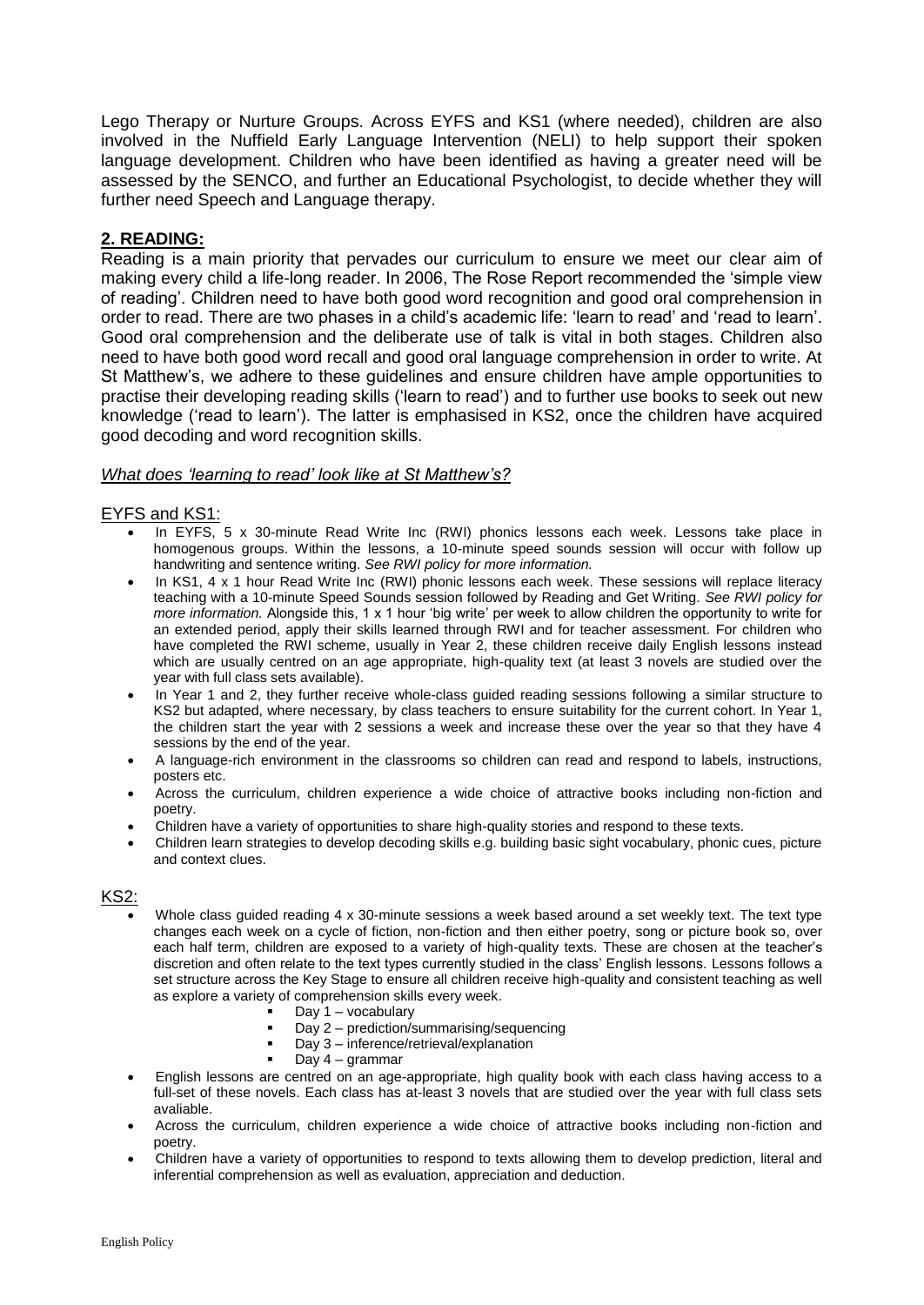Children develop an understanding of the difference between fact and opinion.

## *What does 'reading to learn' look like at St Matthew's?*

As children become secure in their word reading and comprehension, we provide a range of activities designed to enable children to utilise their reading to further their learning and understanding of the world around them. This includes:

- Opportunities for reading across the curriculum: topic books, news articles, websites, magazines, leaflets etc.
- Within theme lessons, children have opportunities to use their reading skills through researching in nonfiction books and atlas as well as on iPads and laptops.
- In reading corners, displayed books are changed half termly to reflect the current studied theme. This includes science, history, geography and other non-fiction books that children can independently read and use to further their knowledge.

#### *How does St Matthew's create a 'reading culture'?*

This is a core focus at St Matthew's to ensure children are accessing and enjoying a wide range of books throughout the school by providing children time to read for pleasure frequently. This includes:

- Reading corners: across the school, there is an emphasis on encouraging children to make independent choices from good quality reading material. To support this, each classroom has a wide selection of high-quality, age-appropriate books which are changed on a regular basis to maintain the children's interest.
- Author afternoons: every term, each year group spends an afternoon completing work on their year group's author. This includes exploring and reading their books, researching the author, creative writing in the author's style/based off their books etc.
- Reading afternoons: every half term, each year group has allocated time reading in the library with their parents. This gives time for children to have access to a huge range of books and read for pleasure with their parents.
- Access to school library: we have a well-stocked library full of books for all abilities and ages that children can borrow for home to read alongside their colour-banded reading book.
- Reading records: children are expected to read at home regularly with their parents with their colourbanded books matched to their ability level. As an incentive, children who read at home 5+ times weekly are recorded in class and at the end of each half term receive a reward for their efforts (e.g. cinema, soft play).
- Story time: every day, children receive at least 10 minutes of story time where the children listen to an age-appropriate and challenging text read aloud by their class teacher.
- ERIC (Everyone Reads in Class) time: for 10 minutes every day, after lunch time, the whole school takes part in ERIC time where every child and adult in the school reads independently.
- Book clubs: teachers run after-school book clubs so that children have quiet time outside of school hours to read for pleasure.

#### *Additional support:*

Children who need additional support with their reading skills, word reading or comprehension, are firstly identified by their teachers. In addition to receiving appropriate differentiation and support whilst receiving in-class teaching, these children will be provided further opportunities to develop these skills tailored to their needs. For example, small group teaching by intervention teachers during guided reading sessions or, where appropriate, Read Write Inc structured phonics intervention lessons (Year 3 and 4) as well as additional time to read 1:1 with an adult.

#### Individual readers:

Across the school, we place high priority on ensuring every child is read with on a regular basis. This is to ensure every child can reach the goal of becoming a life-longer reader through consistent opportunities to practise the skills taught within phonics and whole class guidedreading sessions, including decoding, word recognition and comprehension.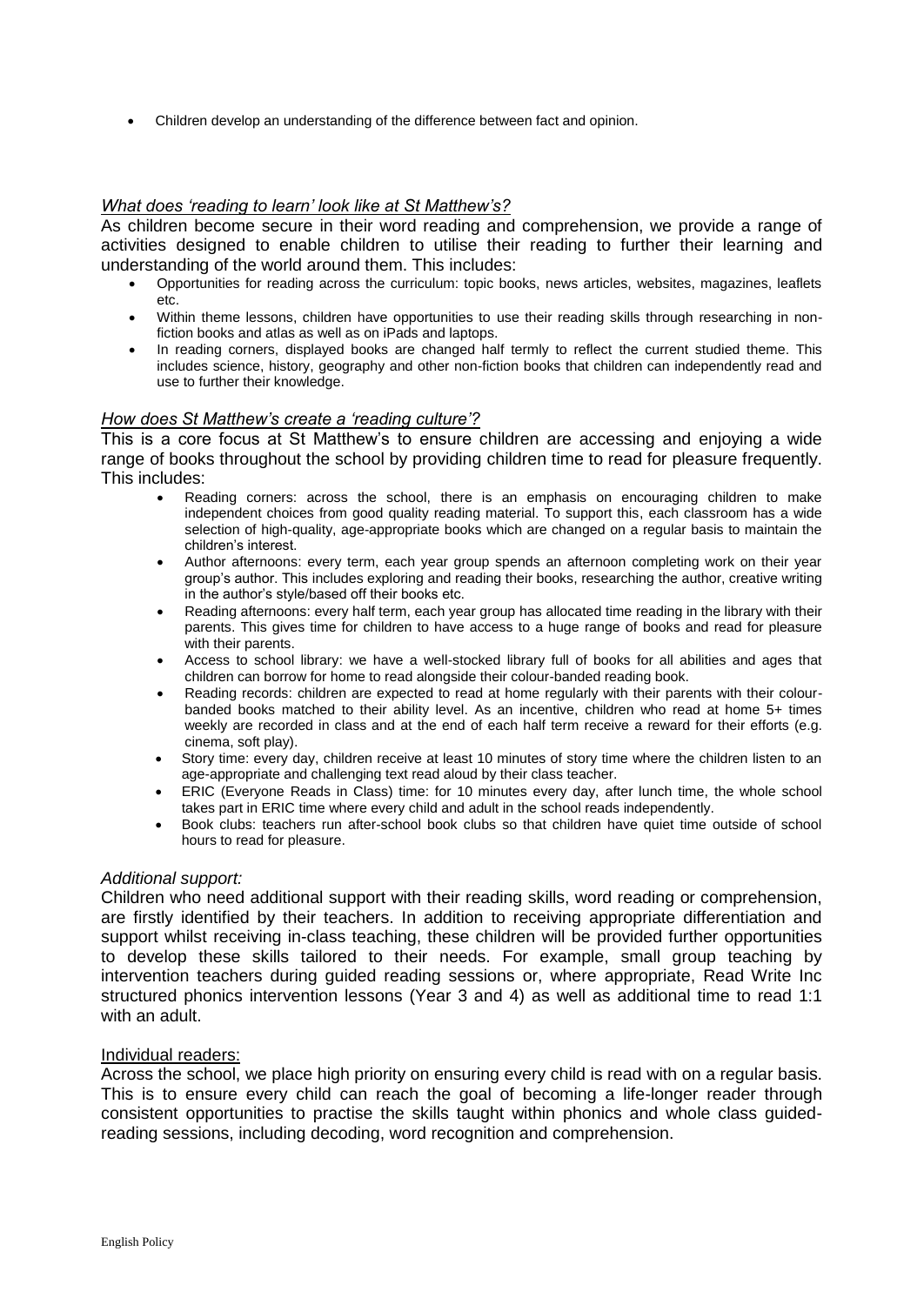Individual 1:1 reading is recorded in the children's reading records. Each child must have a detailed comment in their reading record at least once weekly (upper KS2 – once every two weeks). For children who read multiple times a week, stamps are used after the once weekly comment. The children's individual record sheet has a detailed comment every time they are read with.

We identify vulnerable readers as our children who are in greatest need, including those who...

- are International New Arrivals (INA)
- have not met their year group's expected level (cannot read an age-related text)
- do not read at home on a regular basis (even if at expected level).

| SEN (IEP/EHCP): daily<br>SEN (EHCP): daily<br>SEN (IEP/EHCP) and<br>Nursery: weekly.<br>Vulnerable: twice weekly (at<br>Reception: twice weekly.<br>Vulnerable: every day. | <b>EYFS</b> | KS1                          | <b>Lower KS2</b> | <b>Upper KS2</b>                                                                         |
|----------------------------------------------------------------------------------------------------------------------------------------------------------------------------|-------------|------------------------------|------------------|------------------------------------------------------------------------------------------|
| Everyone else: weekly.<br>weekly.<br>two weeks (at least).<br>Everyone else: twice weekly.                                                                                 |             | Working towards: three times | least).          | <b>SEN (IEP) and vulnerable:</b><br>once weekly (at least).<br>Everyone else: once every |

## **3. WRITING:**

At St. Matthew's, we aim to create confident writers who can use the written word appropriately for a variety of audiences and purposes as well as across fiction and non-fiction text types. We believe that children develop these writing skills best through a real-world context so, wherever possible, we connect English lessons to the half-term theme in every class. We further strive to create an environment where reading and writing are interconnected and teach a book-focused curriculum to ensure children are exposed to a wide-range of high-quality texts. Throughout the school, our teaching approach is built around training from Alan Peat, including sentence structures and 'boxing clever' for children's writing planning, so that children experience consistent, high-quality teaching approaches that they can become increasingly confident with.

## *What does this look like at St Matthew's?*

## EYFS and KS1:

- In EYFS, 5 x 30-minute Read Write Inc phonics lessons each week. Lessons take place in homogenous groups. Within the lessons, a 10-minute speed sounds session will occur with follow up handwriting and sentence writing. *See RWI policy for more information.*
- In KS1, 4 x 1 hour Read Write Inc phonic lessons each week. These sessions will replace literacy teaching with a 10-minute Speed Sounds session followed by Reading and Get Writing. *See RWI policy for more information.* Alongside this, 1 x 1 hour 'big write' per week to allow children the opportunity to write for an extended period, apply their skills learned through RWI and for teacher assessment.
- In KS1, for children who have passed the phonics screening test, they receive 1 hour of English lessons daily which are planned separately (usually in Year 2). These English lessons often centre on an age-appropriate, high quality novel with each class having access to a full-set of these books. In year 2, they have access to at least 3 full class sets of a novel.
- Making own marks on the page and writing independently about personal experiences/events using pictures, symbols, words, phrases and short sentences.
- Learning correct letter formation and sounds, spelling patterns, punctuation and composition these activities will be matched to the child's needs.
- Writing with a partner, group and independently.
- Writing 'books' e.g. group, class, individual.
- Developing word processing.
- Recording simple science experiments/investigations, practical experiences as well as other cross-curricular writing in Theme lessons.

KS2: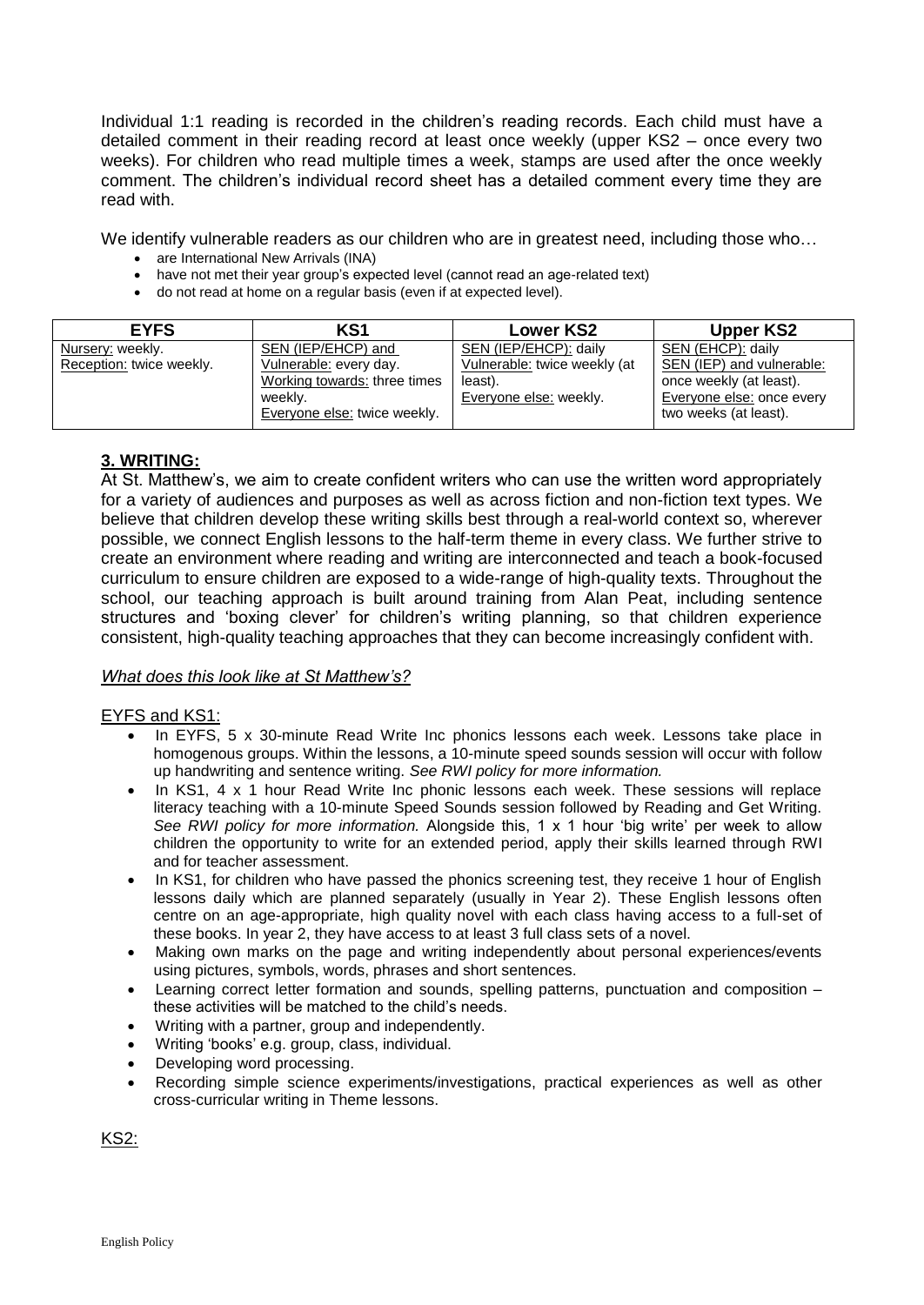- Daily 1-hour English lessons centred on an age-appropriate, high quality novel with each class having access to a full-set of these books. Each year group has at-least 3 novels that are studied across the year through different units.
- Within English lessons, children complete 2 x punctuation and grammar starters and 3 x vocabulary starters (including spellings) per week.
- Weekly, children in each year group have a new 'word of the week' to expand their vocabulary and develop their understanding across dictionary definitions, synonyms, antonyms, related words – root, prefix and suffix etc. The word of the week is picked to reflect the current English unit/book studied and children are encouraged to use it within their writing.
- Across every term, children produce a variety of written work for different purposes and audiences with attention to content and meaning, spelling, syntax, presentation and punctuation.
- Children have access to dictionaries and thesauri in their classrooms to use throughout lessons.
- Use of mapping to develop the skills of visual learners.
- Recording science investigation with greater complexity including prediction, planning and write up reports.
- A variety of cross-curricular writing including reports and research in History and Geography.

## Across the school:

- A purpose and audience for each unit of writing decided with the children.
- Success criteria for extended pieces of writing to provide children with a key set of skills to focus on.
- Read and respond (RAR) time in English lessons for children to respond to marking and feedback.
- Alphabet with initial and exit stroked displayed in every class.
- Every child has a piece of good writing on display in the classroom or on the corridor outside the classroom.
- Every classroom has an English working wall which is updated throughout lessons to reflect the current English unit which could include model example of work, features of focus text type, word mats etc.

## *Cross curricular writing*

The development of children's English skills will pervade across the curriculum as it is of high priority to allow children a variety of opportunities to practise writing in many genres and for a range of purposes. Children are provided regular opportunities to develop their speaking and listening, reading and writing skills in all lessons including through the experiences listed above.

## *Additional support*

Children who need additional support with their writing skills, transcription (spelling and handwriting) or composition (articulating ideas and structuring them successfully in writing), are firstly identified by their teachers. In addition to receiving appropriate differentiation and support whilst receiving in-class teaching, these children will be provided further opportunities to develop these skills tailored to their needs. For example, intervention teachers are used across each key stage phase for those identified in need of additional support. These children are taught by the intervention teacher during lesson time in a smaller, homogeneous group setting with lessons tailored to their needs.

## **4. SPELLING, PUNCTUATION AND GRAMMAR:**

These three components form the basics that enable children to write fluently and convey their ideas successfully. It is our aim to give children an interest in words and how they are constructed, as well as strategies for learning new words. It is further our aim to provide children with a wealth of explicit knowledge of grammar so that they have control and choice over their language and use it to great effect in their writing.

## *What does this look like at St. Matthew's?*

## Spelling

In EYFS and KS1, children begin to learn spelling patterns through the Read Write Inc scheme.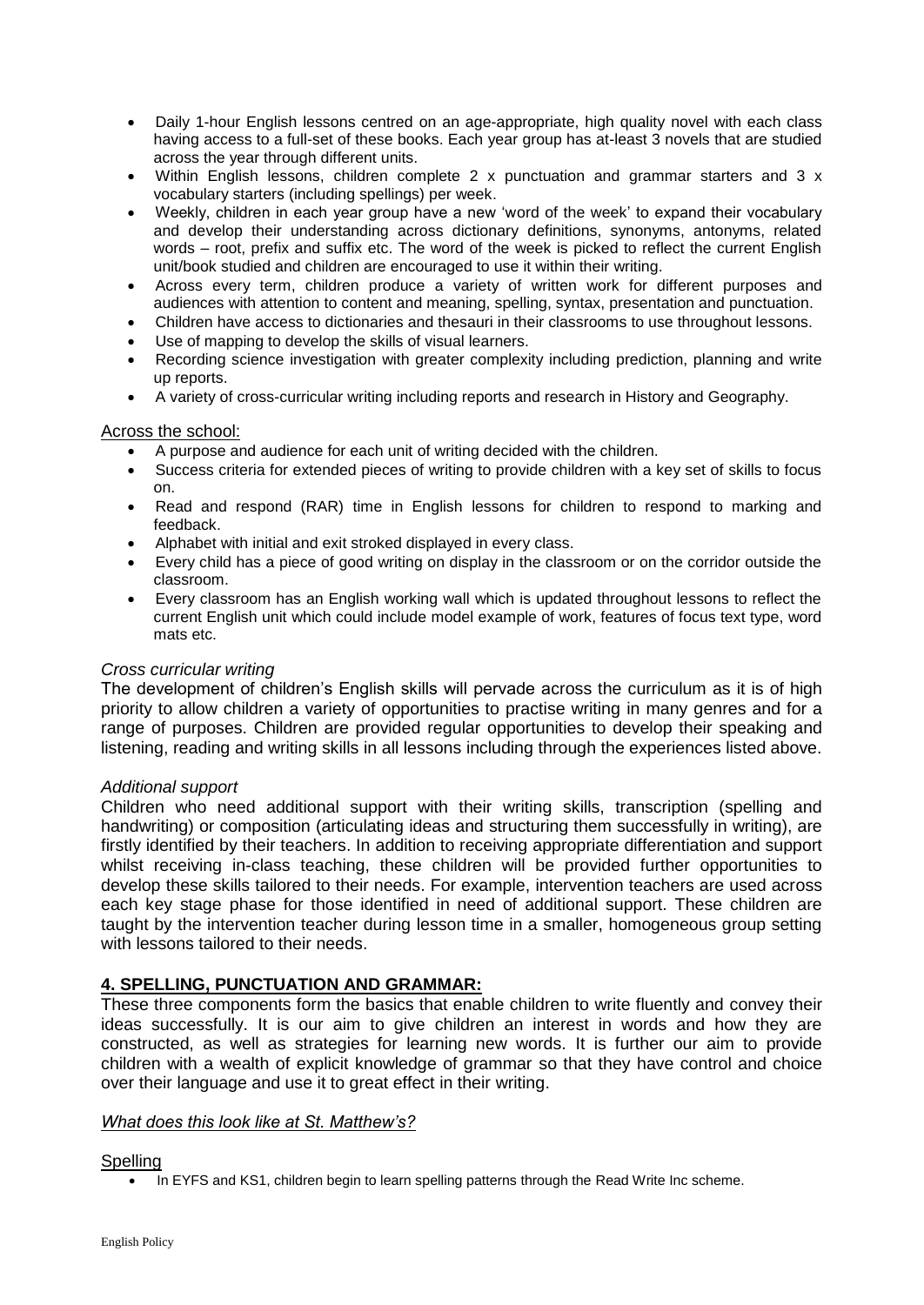- Across the school, children receive a 30-minute spelling lesson per week where a new set of spellings, linked to year group spelling patterns and statutory words, are provided and discussed as well as a weekly spelling test completed for their previous week's spellings.
- Weekly spelling lists are given for children to practise as part of their homework, as discussed above, and children are encouraged to share these with parents and to work on them at home.
- Weekly spellings are including in English lesson starters to provide children with additional time to practise.
- Handwriting lessons follow the Nelson scheme which links handwriting to common spelling patterns.
- Children complete a weekly spelling test on their given spelling words. The test scores are recorded and children who need additional support are identified.

#### Grammar and Punctuation

- Across the school, children receive a 30-minute grammar lesson weekly which is embedded within their whole class guided reading lessons.
- In English lessons, children complete 2 grammar and punctuation focused starters a week.
- Across English lessons, children learn how to effectively use a range of grammar and punctuation in an embedded approach.
- Across English lessons, teachers use year group appropriate Alan Peat sentence structures to show how to use different word types effectively.

#### *Additional support*

Spelling, punctuation and grammar interventions groups occur at the class teacher's discretion for those children who are in need of additional support, tailored to their individual needs.

## **HANDWRITING**

We have high expectations that our children take pride and care in their written work which handwriting is a key part of. We aim for all our children to successfully develop their fine motor skills initially in EYFS and through to KS1 which will subsequently allow them to develop a fluent, joined handwriting style. The mastery of these skills will allow our children to quickly and clearly communicate their ideas in the written form. *See handwriting policy for more information.*

## *What does this look like at St. Matthew's?*

- In EYFS and KS1, children learn how to form letters effectively whilst learning their letter sounds according to the Read Write Inc scheme. Each letter has a handwriting phrase to help the children remember the formation.
- In KS1, children use leading strokes when writing to encourage the correct cursive writing formation. Then, when children are forming their letters correctly, they can begin to write cursive easily and fluently.
- In KS1 and KS2, handwriting is taught regularly throughout the week using the 'join it' font. At the teacher's discretion, teaching is either taught for shorter 10-15 minute daily/at least 3 x weekly sessions or through a longer 30-40 minute session with practise during Early Morning Task time.
- Handwriting lessons follow the Nelson scheme which links handwriting to common spelling patterns.
- Handwriting lessons are completed in the back of the children's English books.
- All children in EYFS and KS1 use a pencil to write. From Year 3 onwards, if the children are joining their letters correctly and neatly, they are given a blue biro to use. In Years 5 and 6, it is expected that most children will be using a pen.

## *Additional support*

Handwriting interventions occur at the class teacher's discretion for those children who need additional handwriting support, tailored to their individual needs.

## **ASSESSMENT**

Assessment is an integral part of the school's curriculum plan for teaching and learning. We believe assessment plays a key role in ensuring children can achieve their targets. This occurs through immediate in-class feedback which provides children with ownership and understanding of their strengths and areas to improve. Additionally, termly testing enables teachers to adapt plans and target interventions effectively. *See the Assessment, Recording and Reporting policy for further information.*

*What does this look like at St Matthew's?*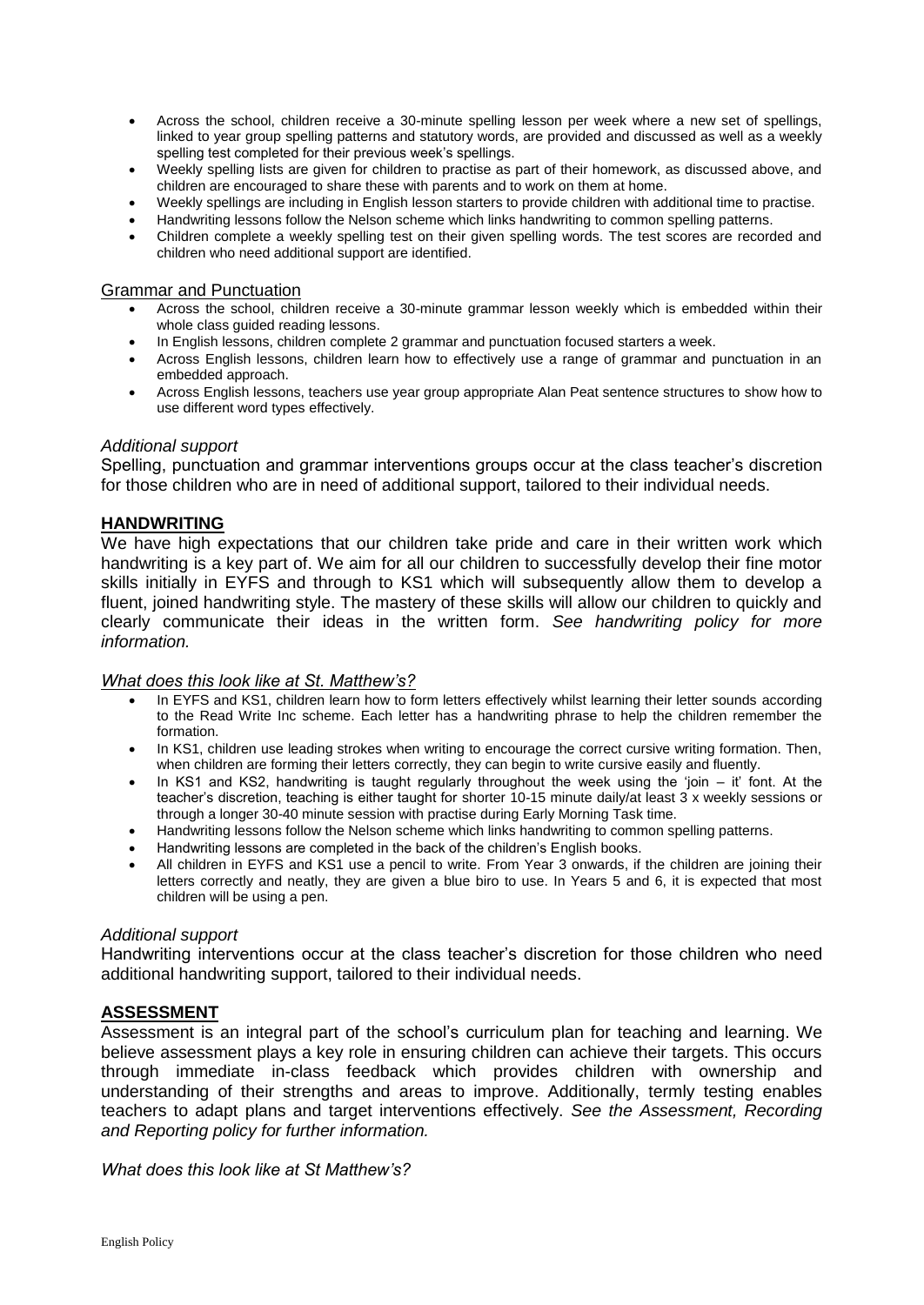|           | Reading:                                                                                                                                                                                                                                                                                                                                                                                                                                                           |                             |                                                                                                                                                                                                                                                                                                                                                                |  |  |  |
|-----------|--------------------------------------------------------------------------------------------------------------------------------------------------------------------------------------------------------------------------------------------------------------------------------------------------------------------------------------------------------------------------------------------------------------------------------------------------------------------|-----------------------------|----------------------------------------------------------------------------------------------------------------------------------------------------------------------------------------------------------------------------------------------------------------------------------------------------------------------------------------------------------------|--|--|--|
| Formative |                                                                                                                                                                                                                                                                                                                                                                                                                                                                    |                             | Summative                                                                                                                                                                                                                                                                                                                                                      |  |  |  |
| $\bullet$ | In EYFS and KS1, children are assessed through<br>every Read Write Inc lesson informally. See Read<br>Write Inc policy for more information.<br>Every child has a reading record book/individual<br>reading sheet where adults write a note on their<br>progress when they have read 1:1 with the child.<br>During Guided Reading lessons, teachers make<br>written notes that identify children's success in<br>these lessons against the lesson's specific focus | ٠<br>$\bullet$<br>$\bullet$ | In EYFS and KS1, children complete a phonics<br>check with a Read Write Inc leader to monitor<br>progress and ensure homogeneity within each<br>group.<br>Termly, children complete NFER tests including a<br>reading comprehension test.<br>In Year 1 (and Year 2 for those who do not pass).<br>children complete an end of year Phonics screening<br>check. |  |  |  |
|           | area and identify areas to improve.<br>During English and Guided Reading marking,<br>teachers provide appropriate Read and Responses<br>(RARs) to challenge children's mistakes or further<br>their understanding.                                                                                                                                                                                                                                                 | ٠                           | In Year 2 and Year 6, children complete an end of<br>Key Stage national SATs reading comprehension<br>test.                                                                                                                                                                                                                                                    |  |  |  |

#### **Writing:**

| Formative                                                                                                                                                                                                                                                                                                                                                                                                                                                                                  |                      | Summative                                                                                                                                                                                                                                 |
|--------------------------------------------------------------------------------------------------------------------------------------------------------------------------------------------------------------------------------------------------------------------------------------------------------------------------------------------------------------------------------------------------------------------------------------------------------------------------------------------|----------------------|-------------------------------------------------------------------------------------------------------------------------------------------------------------------------------------------------------------------------------------------|
| Success criteria: for every extended piece of written<br>work, children are given success criteria. This<br>included a range of criteria (structure, language,<br>grammar) the children should include to successfully<br>complete their writing. The child and teacher use<br>this to reflect upon strengths and areas to improve.<br>English marking, teachers<br>Durina<br>appropriate Read and Responses (RARs) to<br>challenge children's mistakes or further their<br>understanding. | $\bullet$<br>provide | Half termly, children complete two assessed pieces<br>of writing (one in English books and one in green<br>folders). This is<br>assessment<br>completed<br>independently at the end of a fiction or non-fiction<br>unit studied in class. |

## **Spelling, Punctuation and Grammar (SPAG):**

| Formative |                                                                                                                                                                         | Summative |                                                                                                                 |
|-----------|-------------------------------------------------------------------------------------------------------------------------------------------------------------------------|-----------|-----------------------------------------------------------------------------------------------------------------|
|           | Children complete a spelling test every week to<br>monitor progress and acquisition of new weekly<br>taught spelling rules.                                             | $\bullet$ | Termly, children complete NFER tests including a<br>spelling test and separate punctuation and grammar<br>test. |
|           | Twice a<br>children<br>week.<br>aiven<br>are<br>a<br>punctuation/grammar starter in English to monitor<br>progress.                                                     |           |                                                                                                                 |
|           | English<br>marking, teachers<br>During<br>provide<br>appropriate Read and Responses (RARs)<br>to<br>challenge children's mistakes or further<br>their<br>understanding. |           |                                                                                                                 |

## **INCLUSION**

## Special Educational Needs (SEN)

We aim to ensure all children can access and participate in their lessons. Children with SEN have individual education plans (IEPs) and personalised provision maps written by their class teachers. These target their specific, individualised needs to enable them to succeed in the classroom. This can include a range of strategies including differentiated work, specific daily/weekly programmes and/or extra support, in class, by teacher or class support. *See Special Educational Needs policy for more information.*

## English as an Additional Language (EAL)

We recognise that many of our children speak a language other than English at home which we value and celebrate. Although, we further acknowledge the challenges these children can face in an educational setting and ensure we provide appropriate support so that they can successfully develop their English skills. *See English as an Additional Language policy for more information.* Children for whom English is a second language may be offered extra support in line with their individual needs. International New Arrivals will engage with appropriate